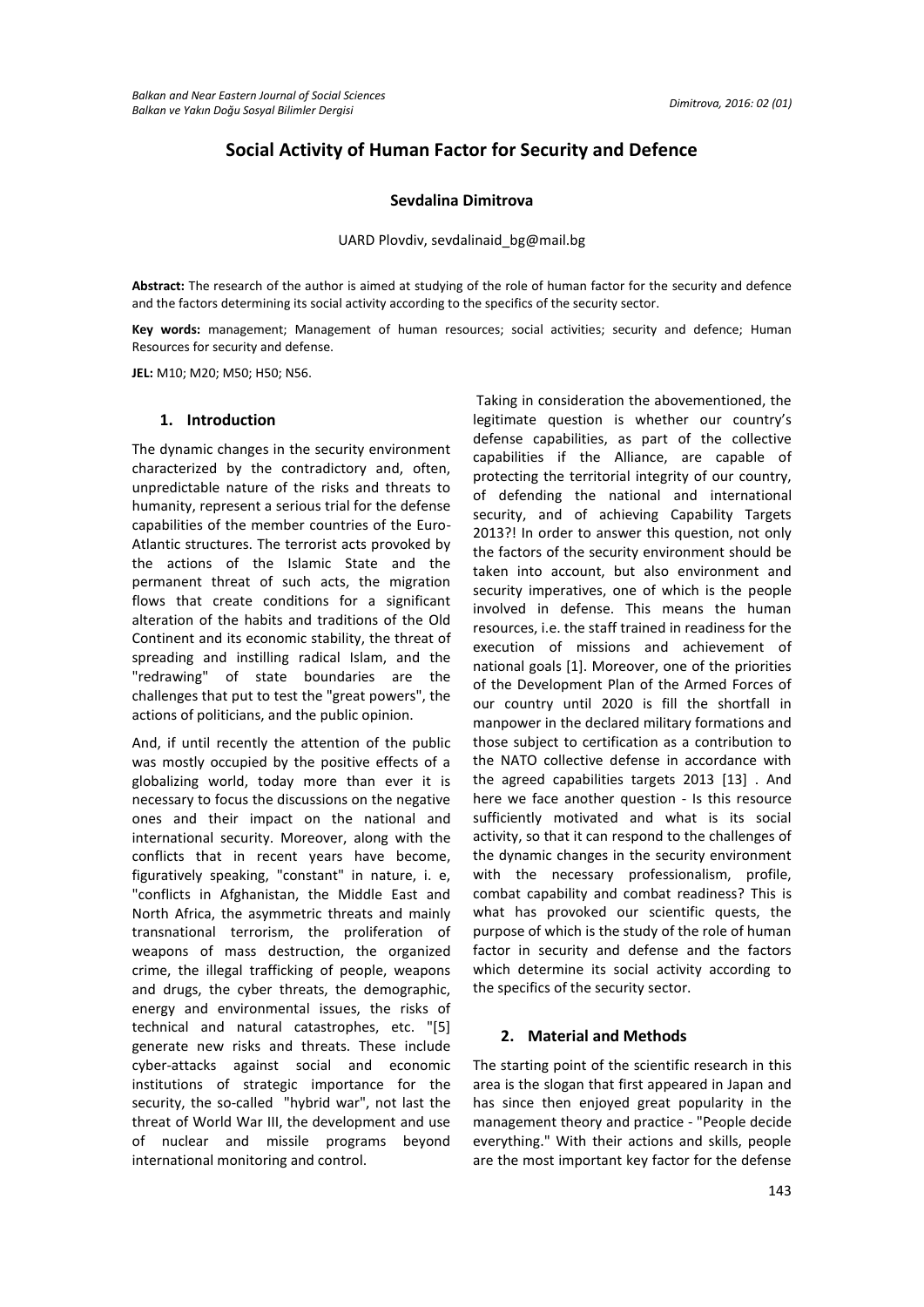[4]. They are the factor that synthesizes and multiply the other components of the defense resources and thus turn them into a finished product in the process of planning the objectives for achieving a high level of combat readiness of the Armed Forces. This is supported by the fact that 2/3 of the cost of the defense department are related to the maintenance of personnel. Moreover, research shows that "70% of the world's wealth is constituted by human capital the skills and knowledge of the people - and not by physical or financial capital. The strategy of many companies today is clearly guided by the idea of human resources, stressing on individualization, service and innovation "[7].

To put it in another way, the human resources are the people in an organization who, due to their professional and personal qualities, make it possible to achieve its strategic objectives. Along with the other resources, they should meet the needs of the organization and the way they are transformed into abilities predetermines the effectiveness of their use. This means that they – the human resources, together with the financial, material and information ones, appear a function, a subsystem and an object of management. The reason for this is that in terms of goal setting, they are a function of management. The implementation of accumulated scientific knowledge on general system theory, based on the systematic approach, while interacting with the other management subsystems, constitute them as a management subsystem. They are an object of management since, through the direct and reverse information links, they are subjected to management, to influencing in order for a certain result to be obtain. Hence the human resource management (HRM) is defined as "a system of principles, methods, means, norms, rules, criteria, standards, procedures, policies, plans and programs for the formation and use of human resources in the organization in accordance with its immediate interests and strategic objectives "[15,16]. Or, HRM is an activity resulting from strategic goals of the organization, which requires the implementation of the strategic management approach in making management decisions related to this resource.

It is in light of the foregoing and in accordance with the mission, goals and objectives of the Armed Forces, that the specifics of Human Resources for security and their management are defined. They, as a major factor in building of the Armed Forces, can be considered a reflection of the particular social relations in the interests of national and international security. That is why, in a rapidly changing environment that requires the Armed Forces to participate in various types of operations, the maintenance and development of defense capabilities adequate to these changes, more than ever necessitates the establishment of "an effective system of attracting, recruiting, training, preparation, motivation, retention, relief and social adaptation"[10] of human resources for the security and defence.

 The input data for the research includes the Defence and Armed Forces Law (DAFL), strategic documents/publications, the Doctrine for human resource management in the AF, the "Concept for human resource management at the Ministry of Defense, the Bulgarian Armed Forces and the structures subordinated to the Minister of Defence," the "Plan for the development of the armed forces until 2020 ", the accompanying strategies

supporting the HR for the security, regulations and methodologies.

 The general framework for HRM for defence in the security sector (legal, regulatory, social) is determined by the Doctrine for human resource management in the AF, which further develops the provisions of the "Concept for human resource management at the Ministry of Defense, the Bulgarian Armed Forces and the structures subordinated to the Minister of Defence" in accordance with the changes in the security environment.

# **3. Result and Discussion**

Human resources for security and defence are the military personnel on active duty, the reservists and the civilian employees, with the exclusion of those appointed as civil servants under the Civil Servants Act and those employed in administrative structures under the Labour Act[6].

The effective management of human resources for the security and defense requires compliance with fundamental rules, and, according to the Capabilities Targets 2013, these fundamental principles are as follows [6]: predictability, which means synchronization of the HRM with the longterm strategic requirements and operational needs of the AF for human resources; integration whose viability is in integrating the HRM into a single framework that consolidates the planned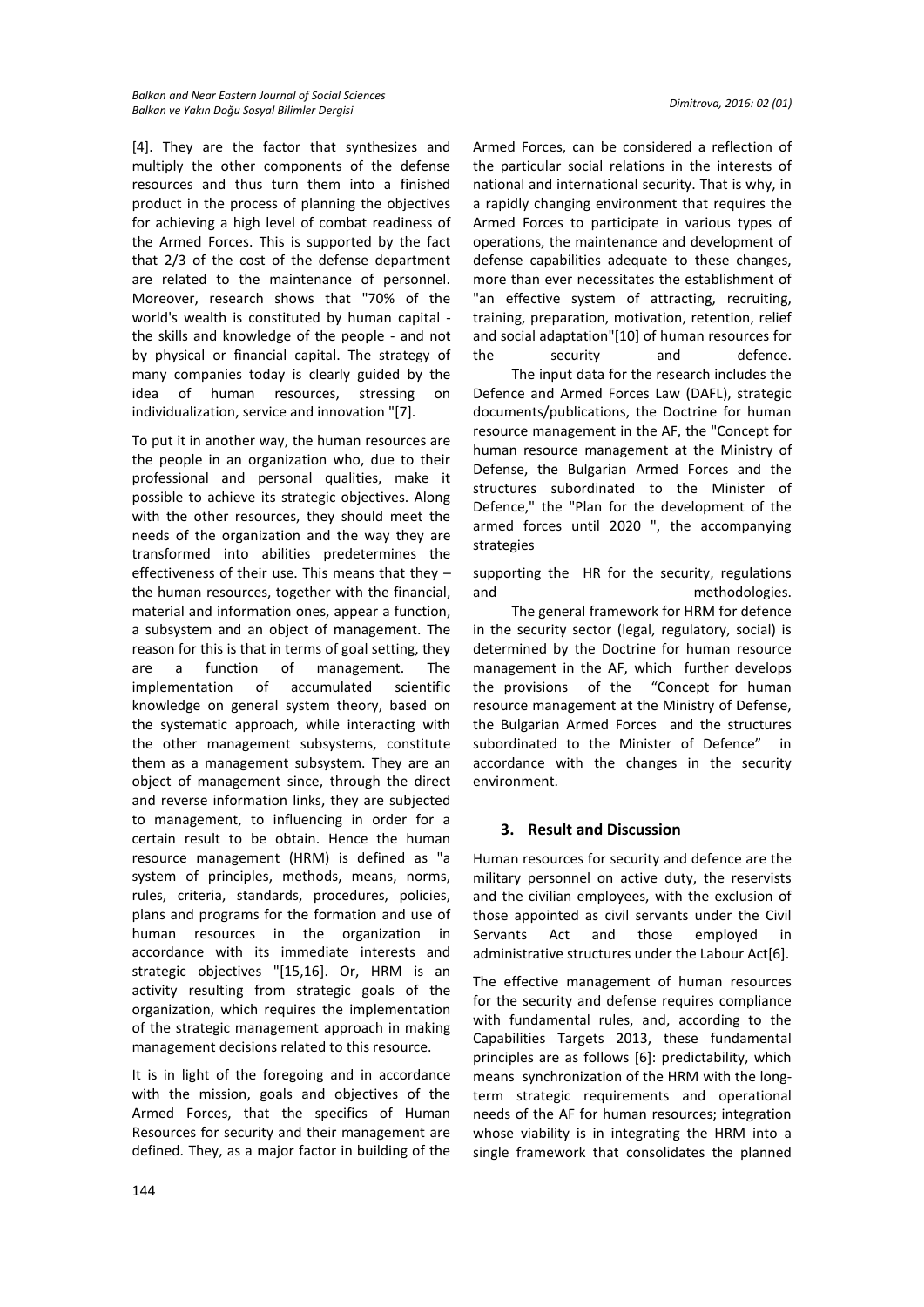strategic goals of the AF on the basis of fair and impartial treatment of staff; synchronization, which is expressed in the planning, organizing, and coordinating the HRM activities; information protection, which complies with the requirements for personal data protection, integrity and security of information; empathy, which is to ensure the recognition of the needs of staff and their satisfaction in reality; flexibility, on the basis of which HRM is to adapt to the changes in the security environment.

Those principles are the basis for achieving the required operational capabilities of the Armed Forces in line with the new realities as a direct expression of the needs of the defence system. And the satisfaction of these needs depends on the organizational changes, the modernization of weapons and equipment, the intensity of the action, the international cooperation and the individual characteristics. All this is within the scope of the management of defense processes, and achieving the goals of this management is a result of the activity of the human factor, perceived both as individuals and а team, and the relations of people in this team on the basis of self-awareness. [2,3] As a priority, the social nature of this activity necessitates the definition of the general and specific factors [8] for social activity of the human resources for the defence and security. Among the general factors the following should be pointed out: shared culture, which is important for the behavior of the human factor in the team; specific functional culture, which results from the behavior of the individual in the course of professional interactions; motivating factors, related to incentives and taking into consideration the interests of individuals in the team.

The specific factors of social activity include:

- $\triangleright$  the approach to management decision making, in which two elements take precedence: firstly, when ensuring the personnel participation in the execution of the decision and, secondly, when it is important to take actions immediately in order to achieve the respective goal within a tight timeframe.
- $\triangleright$  the approach to management communication, which in the defence system structures is often defined by the principle of one-man management and execution of orders and instructions that

not always comply with specific conditions. What is of vital importance here is the management responsibility, manifested by the so called 'ruling five' [11], and illustrated by the fingers of the hand. This method provides answers to the following questions: more pressure (thumb); who is to blame (index finger); whose choice (middle); whose instructions (ring finger) and who controls (little finger).

Applying this approach to management communication is essential in the implementation of management decisions in the structures for defence and security, which very often have to be made according to the particular situation and whose implementation is the result of the contribution of each member of the team and their team interaction.

Achieving motivation of the subordinates sometimes determines the practice the questions of the ruling five to receive "face to face" [12].

Knowledge of and conformity with these factors for the social activity of the human factor in the structures for defence and security is the foundation of formation of leaders at all levels in the management hierarchy of the defence system (strategic, operational and tactical levels) with built leadership based on collective training and team activities [8]. This means the formation of the ability to: manage change by bringing together experts with different qualifications for the achievement of the objectives; linking the objectives with personal interests; motivating highly efficient communication between specialists; merging collective and personal responsibility in the performance of tasks; optimal use of the skills of the participants in the team in correspondence to the nature and complexity of the tasks performed.

The implementation of the model for collective qualification reveals the potential both of the individual and of the team as a whole in achieving outcomes, united by the global goal. This, in leadership theory, is the core rationale for focusing "on the release of human talent and implementation the potential of the people" [14].

Adapting the model for collective qualification and team activities [9] allows the determination of the role and place of the human factor in the AF in terms of the dependency 'objective – results', as shown in Fig.1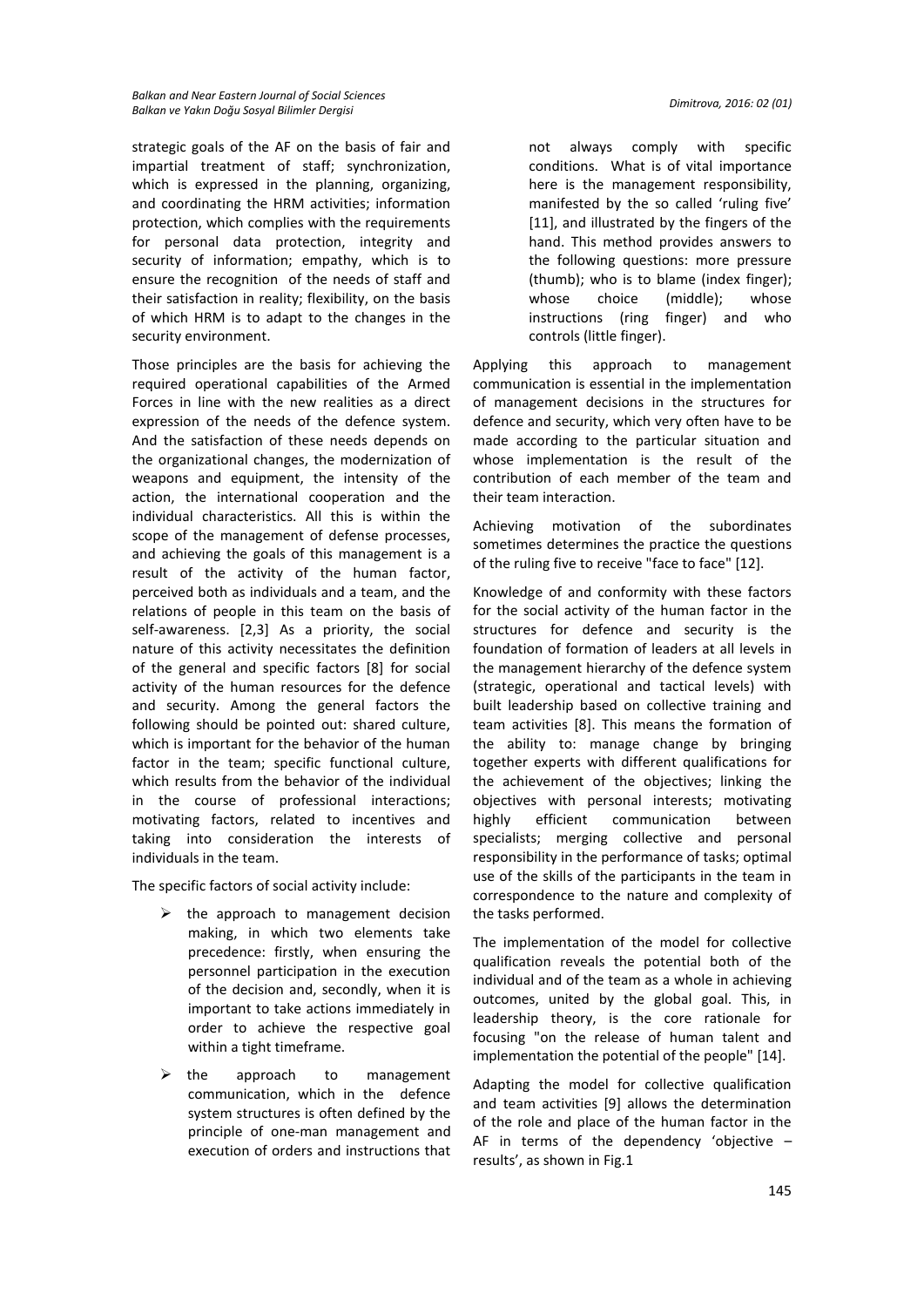A specific feature of the defense and security system is the clear and unwavering reflection of the supremacy of society over the individual, the importance of the field manuals, discipline and strict hierarchy. The human resources (officers, sergeants, professional soldiers, civilians) involved in it, apart from being professionals, are also individuals consciously committed to responsibility and dedication to serve the community with their individual qualities. They are people with high education, qualifications and extensive international experience. At first glance, they do not create capital, but they ensure the stability of the established business capital. Their inclusion into society should be considered a factor that ensures the economic stability and national security.

This necessitates the formation of public evaluation and self-assessment of the internal army environment for human resources for defense and security that is both objective and motivating for their career development.

Perceiving those human resources as individuals who possess managerial knowledge and skill and leadership qualities and who achieve the optimal combination between professional and personal interests is crucial.

It is appropriate that increasing the social status and achieving public recognition of the personnel employed in the defence system be accompanied by a set of actions that aim at overcoming the decrease of personal confidence and decline of the professional image. The transformation of defence structures aim at developing armed forces that are small in numbers, but modern and combat-ready. Simultaneously, they should be consistent with the planning, analysis and design of posts, recruitment, selection and assignment, induction, performance appraisal, training and career development, remuneration management, safety and occupational health conditions, human relationships and the dismissal of personnel as functions of human resource management.



Fig. 1. Model of HRM for security and defence based on collective training

The execution of these functions needs to be based on objective and explicit criteria, consistent with the quality, professionalism and expertise of the human resources for the defense and security. They are the ones who should be able to assess the risks and threats and to make management decisions informed by politico-military, economic and social point of view and adequate to the new defense capabilities. The presence of such criteria

is directly related to motivating the human factor and raising its social activity. The underlying motivation is: the establishment of regulated profession "an officer at the strategic, operational -strategic and tactical levels of command" in accordance with Ministerial Decree 205 / 30.08.2012; raising of the social status and improving the quality of life of the people employed in defence structures; return of the